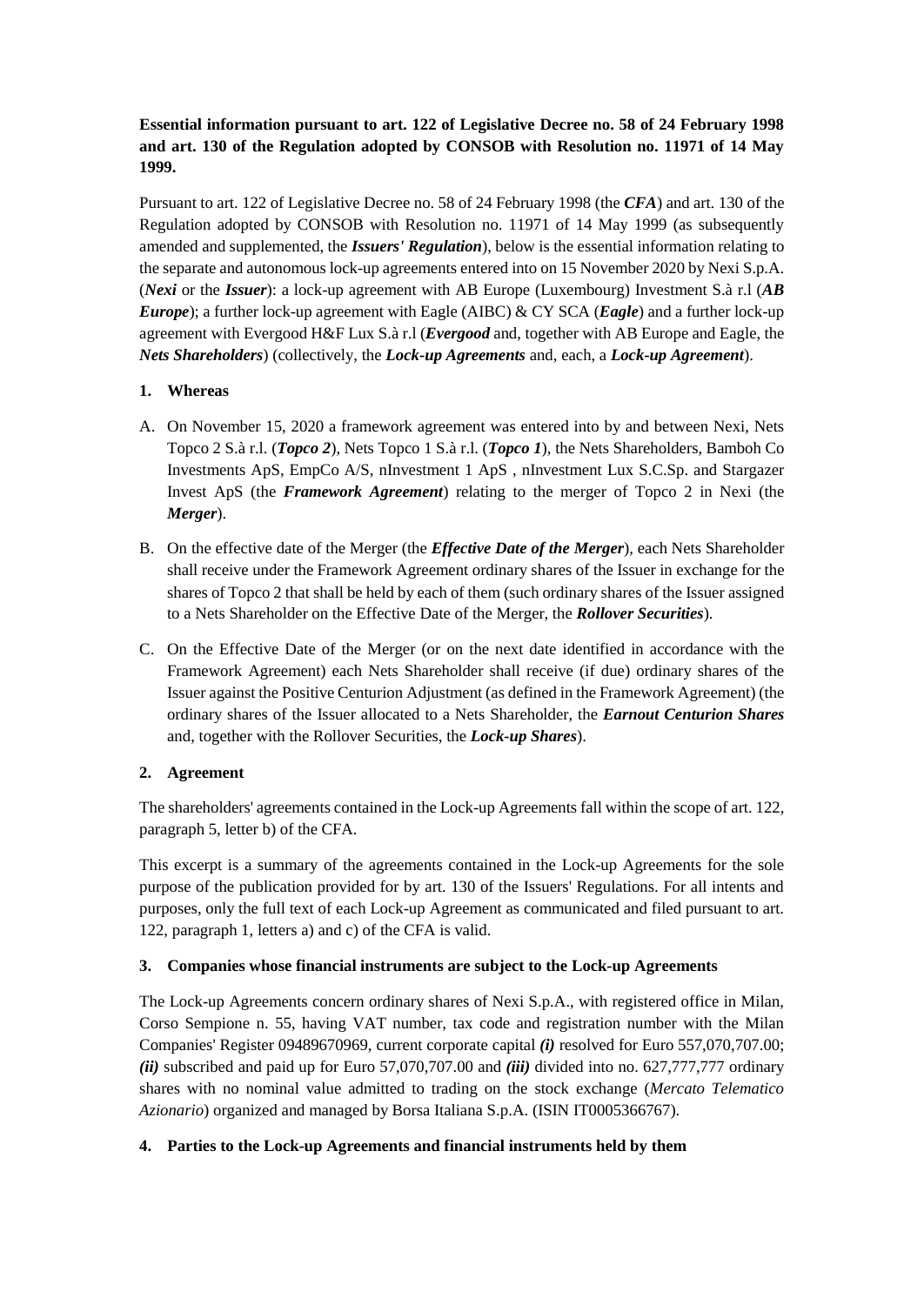(i) A Lock-up Agreement has been entered into, on the one hand, by Nexi (as identified in the paragraph above) and, on the other hand, by AB Europe (Luxembourg) Investment S.à r. l, a limited liability company (*société a responsabilité limitée*) incorporated under Luxembourg law, having its registered office at 2 4, rue Beck, L 1222 Luxembourg, registered in the Luxembourg Trade and Companies Register (*Registre de Commerce et des Sociétés*) under number B218765 and indirectly controlled, ultimately, by Advent International Corporation, a company incorporated under Delaware law, with registered office at 800 Boylston Street Suite 3300, Boston MA 021996179510555, registered at the Central Registration Depository under number 105673.

The Nexi shares that shall be held by AB Europe immediately after, and as a result of, the completion of the Merger, on a *pro-forma* basis, in light of the information currently available, shall be equal to no. 52,237,087, attributing equal voting rights, and representing approximately 5.05% of the then issued corporate capital of Nexi.

(ii) A further Lock-Up Agreement has been entered into, on the one hand, by Nexi (as identified in the paragraph above) and, on the other hand, by Eagle (AIBC) & CY SCA, a partnership limited by shares (*société en commandite par actions*) incorporated under Luxembourg law, with registered office at 2 4, rue Beck, L 1222 Luxembourg, registered with the Luxembourg Trade and Companies Register (*Registre de Commerce et des Sociétés*) under number B211906 and indirectly controlled, ultimately, by Bain Capital Private Equity (Europe) LLP, a company incorporated under the law of the United Kingdom, with registered office at 11th Floor 200 Aldersgate Street, London, England, EC1A 4HD, registered with the competent register under number OC380135.

The Nexi shares that shall be held by Eagle immediately after, and as a result of, the completion of the Merger, on a *pro-forma* basis, in light of the information currently available, will amount to no. 78,827,627, attributing equal voting rights, and representing approximately 7.62% of the then issued corporate capital of Nexi.

(iii) A further Lock-Up Agreement has been entered into, on the one hand, by Nexi (as identified in the paragraph above) and, on the other hand, by Evergood H&F Lux S.à r.l., a limited liability company (*société a responsabilité limitée*) incorporated under Luxembourg law, with registered office in boulevard F.W. Raiffeisen, 15, L 2411 Luxembourg, Grand Duchy of Luxembourg, registered in the Luxembourg Trade and Companies Register (*Registre de Commerce et des Sociétés*) under number B225755 and indirectly controlled, ultimately, by H&F Corporate Investors VIII Ltd, a company incorporated under the law of the Cayman Islands, with registered office at 27 Hospital Road, George Town, Grand Cayman, KY1-9008, Cayman Islands, registered in the Luxembourg Trade and Companies Register (*Registre de Commerce et des Sociétés*) under number IT-288406.

The shares of Nexi that will be held by Evergood immediately after and as a result of the completion of the Merger, on a *pro-forma* basis, in light of the information currently available, will amount to no. 259,040,788, giving equal voting rights, and representing approximately 25.04% of the corporate capital of Nexi.

#### **5. Content of Lock-up Agreements**

Under the terms of the respective Lock-up Agreements, the Nets Shareholders, including on behalf of the entities controlled by them, their parent companies, jointly controlled entities or acting on their behalf, have undertaken, in the absence of prior written consent by Nexi, not to: